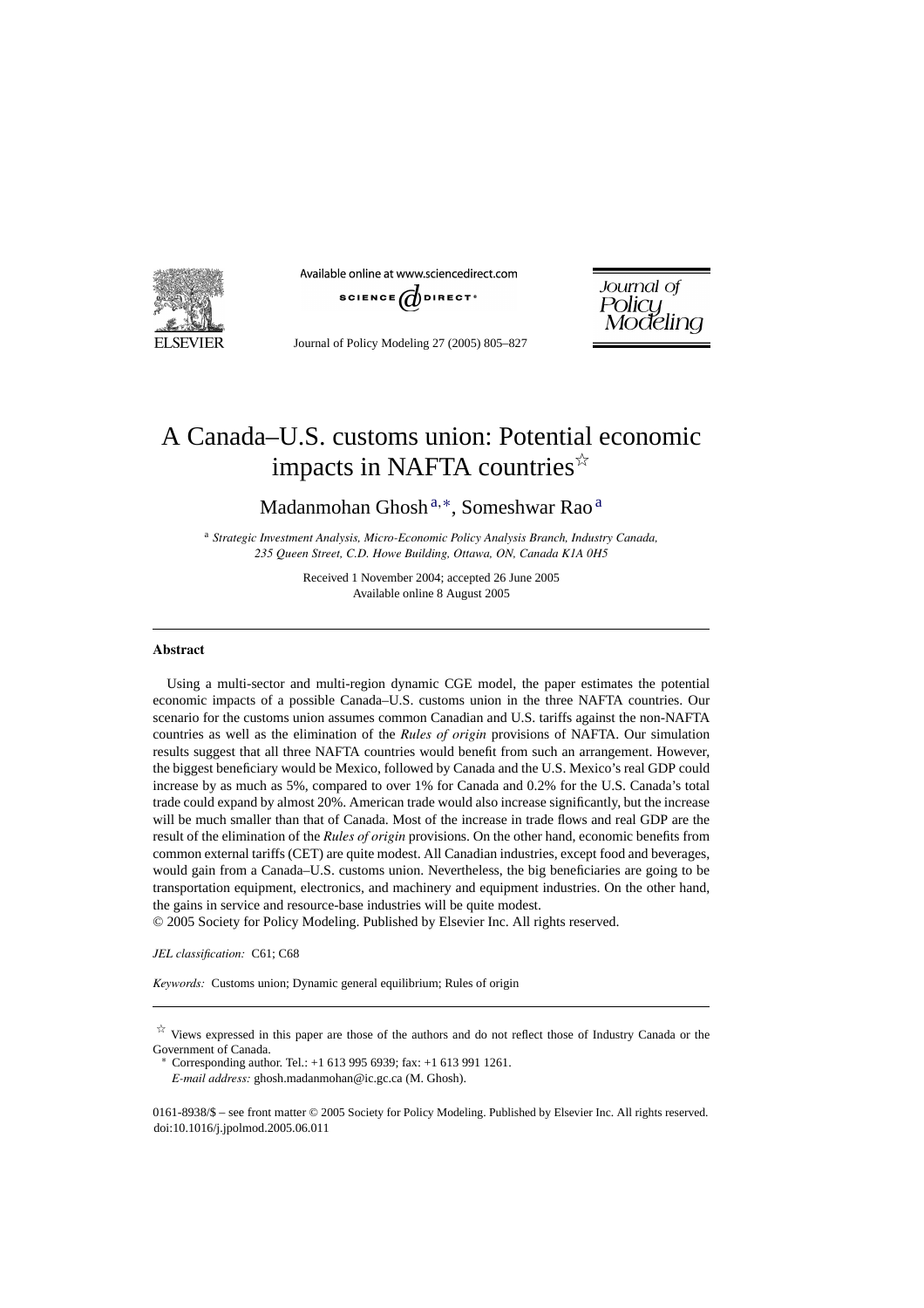## **1. Introduction**

Almost all world economies are increasingly integrating with one another. Dramatic reductions in transportation and communication costs, rapid technological changes in production processes, fierce international competition for markets and factors of production, bilateral, regional and multilateral trade agreements have all contributed to the increased economic interdependence among the national economies.

Canada too is actively participating in the globalization process. Canada is one of the most open economies in OECD countries. At present, exports account for more than 40% of Canada's real GDP. Similarly, imports represent about 40% of GDP. Furthermore, since 1990 Canada's export intensity and import penetration have increased considerably. Inward and outward direct investment orientation has also increased significantly. Canada is a net exporter of capital, and the gap is widening, a dramatic reversal of the situation 20 years ago, when Canada used to be a large net importer of capital.

The increased outward orientation of the Canadian economy is largely the result of increased economic linkages with the U.S. Currently, more than 85% of Canada's merchandise exports are destined to the U.S., compared to about 70% in 1990. However, the U.S. share in our imports increased only marginally. The booming U.S. economy, the depreciation of the Canadian dollar vis-a-vis the American dollar and the two free trade agreements (FTA ` and NAFTA) contributed to the increased economic integration between the two economies in the 1990s [\(Acharya, Sharma, & Rao, 2003\). C](#page--1-0)anada is also an important trading partner for the U.S. Canada accounts for about 20% of U.S. exports and imports. Canada is the largest trading partner of 39 U.S. states. In addition, Canada is the largest supplier of U.S. energy requirements.

The increased economic linkages between Canada and the U.S. have been beneficial to Canada. For instance, close to 80% of the growth in Canadian manufacturing shipments in the 1990s was driven by the growth in exports to the U.S. Research done for Industry Canada strongly suggests that FTA and NAFTA have also contributed positively to Canada's productivity performance. The available research also show that both inward and outward direct investment exerted a significant positive impact on the Canadian economy.

Despite a high degree of interdependence between the two economies, there is a great deal of uncertainty about future of Canada–U.S. economic relations because of a number of factors: U.S. concerns about future terrorist threats and the security at the Canada–U.S. border; softwood lumber dispute and other trade irritants; trade frictions associated with the mad cow disease and the growing protectionism in the U.S., partly due to a huge and growing U.S. trade deficit.

There has been a great deal of public discussion and debate in Canada about future Canada–U.S. economic relations. A number of researchers and policy analysts have proposed various initiatives to broaden and deepen the NAFTA.<sup>1</sup> These include: harmonization of border measures and procedures with regard to customs, refugees and immigration; increased investments in transportation and border infrastructure; increased

<sup>&</sup>lt;sup>1</sup> See [Harris \(2003\)](#page--1-0) and [Goldfarb \(2003\), f](#page--1-0)or example. See also C.D. Howe Institute Border papers commentary series.